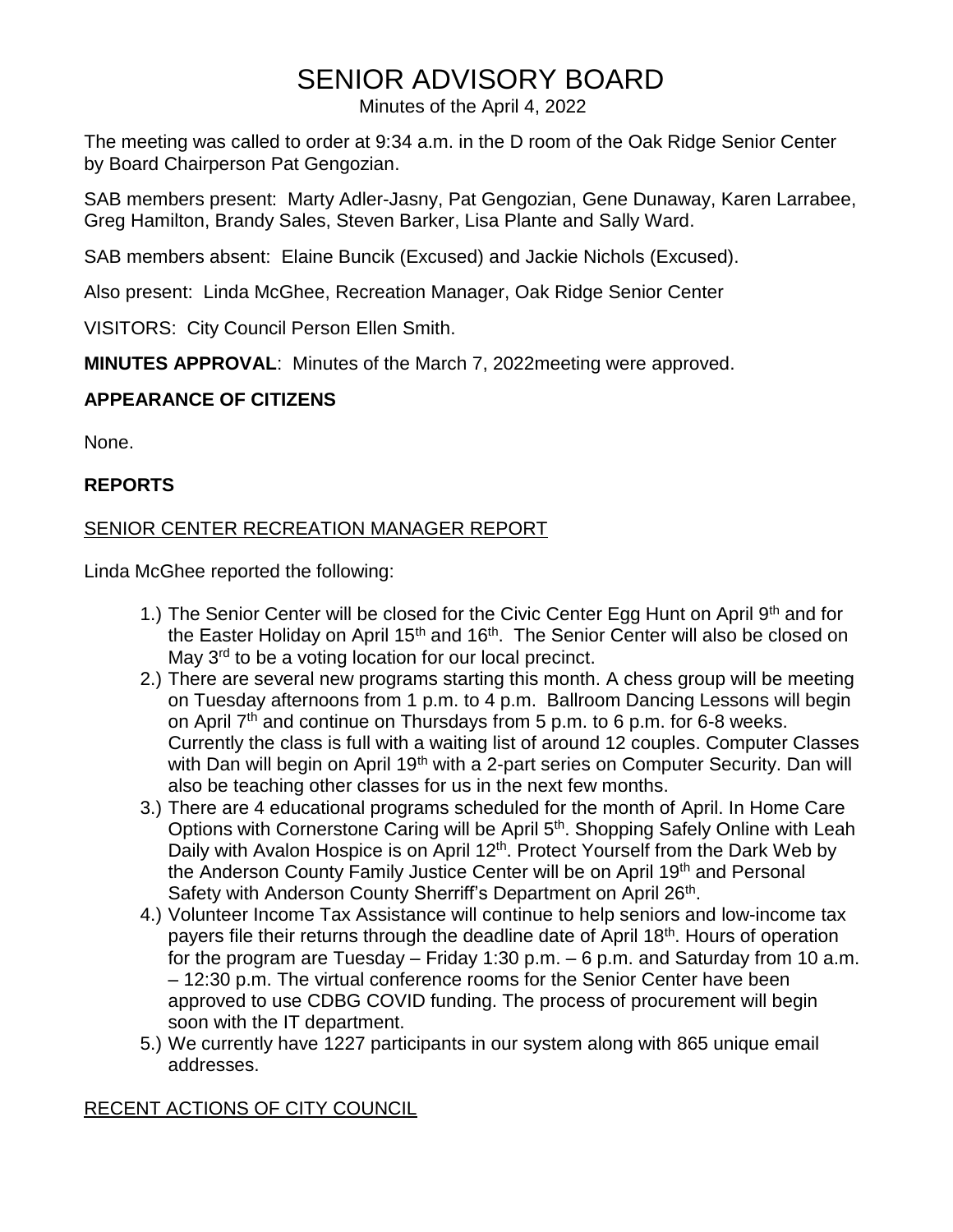**None** 

## **NEW BUSINESS**

Board Chair person Pat Gengozian discussed the Goals for the Board for this year. The goals were listed as follows:

1. Acquiring and operating televisions and audio/video equipment in order to better serve our seniors who frequent the center as well as our "shut ins" that do not come to the center.

2. To establish a "Senior Directory Locator" to be used by the police and fire departments for the safety or our seniors.

3. Technology classes to help seniors with phones, computers, etc.

4. To continue to make the public aware of our senior center via publications, videos, events, etc.

5. To peruse the idea of a social, communal meal at least once a week.

These goals were discussed as things that the board is currently pursing for the most part and that will continue work on through out this year.

Marty Adler-Jasny motioned that the absences of Elaine Bunick and Jackie Nichols should be excused since the both had doctor's appointments. Karen Larabee seconded the motion and it passed by unanimous vote of members present.

# **UNFINISHED BUSINESS**

Board Chairperson Pat Gengozian and City Staff Liaison Linda McGhee discussed the progress of the funding for the virtual conference rooms at the Senior Center (also discussed under Manager Report). Pat also asked for volunteers to work with the diversity group that came and spoke at the previous meeting on transportation issues. Marty Adler-Jasny, Lisa Plate and Karen Larabee volunteered to do this task.

#### **COMMITTEE REPORTS**

# **Programming Committee Report**

Program committee chairperson Marty Adler-Jasny reported that the committee has two new members, board members Sally Ward and Greg Hamilton. The committee did not meet last month but will have a meeting in April. She also reported on the success of the book group and several other new programs.

#### **Transportation Report**

No report

# **Public Relations Report**

Public Relations committee chairperson Brandy Sales discussed the open rate of emails for the senior center being at an unheard of 67%. He said that since this avenue was reaching